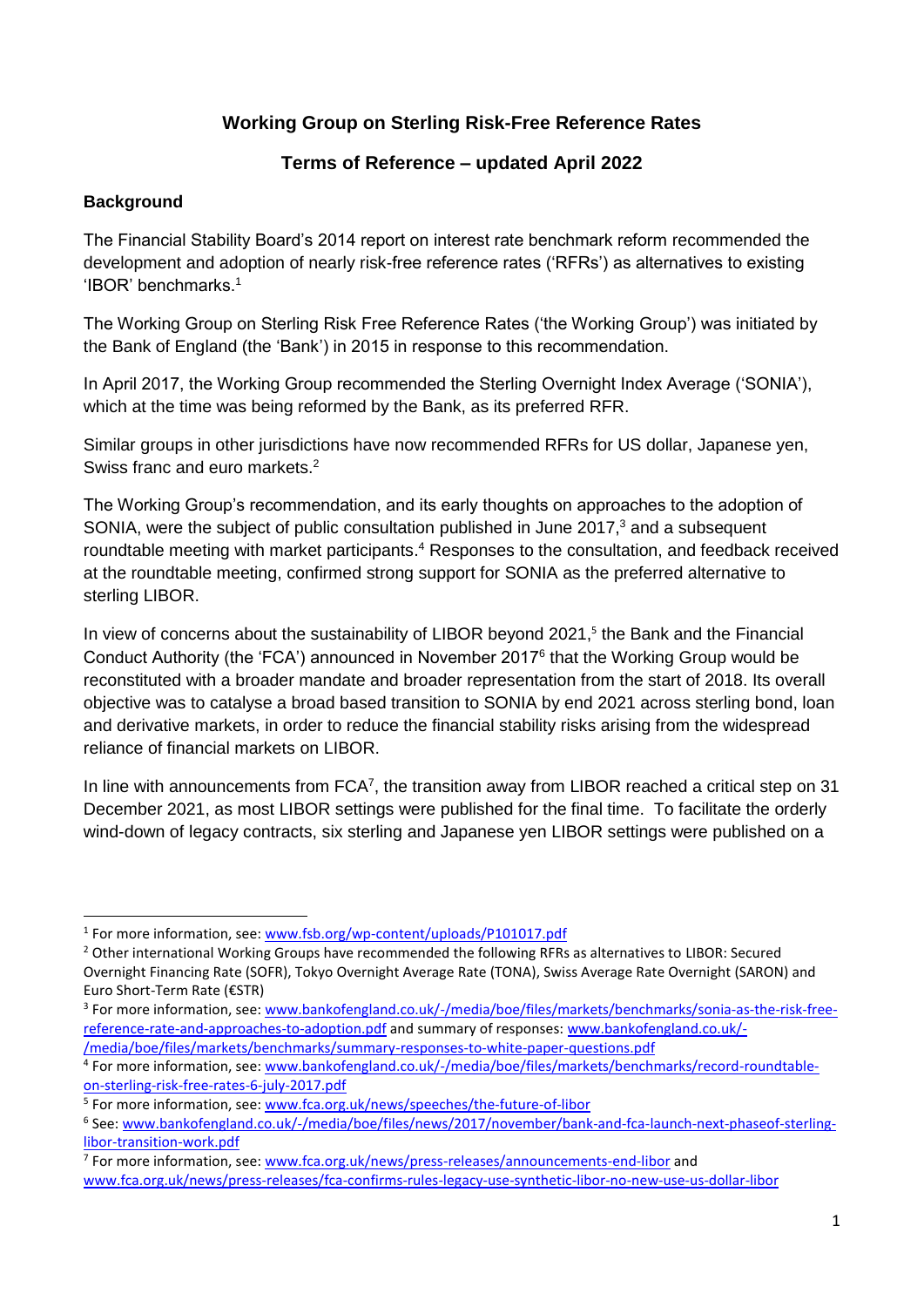synthetic basis under a changed methodology from 4 January 2022. However, the FCA confirmed that the availability of these rates would be time-limited.

The Working Group concluded at its January 2022 meeting that it had met its overall objective set in 2017, but that it will continue to operate in an amended form with revised objectives to address some of the further work required to finalise the transition from LIBOR, particularly across bond and loan markets.<sup>8</sup>

## **Objectives of the Working Group**

 $\ddot{\phantom{a}}$ 

The Working Group's overall objective is to assist in finalising the transition away from LIBOR, via:

- i) Supporting the continued active transition of legacy contracts from synthetic sterling LIBOR to SONIA, and
- ii) Considering any implications of non-sterling LIBOR transition in UK markets.

The Working Group will determine the work-plan necessary to meet this overall objective. Intermediate objectives are likely to include the following:

- Raising awareness and educating users as to the need to actively transition to using recommended RFRs by engaging with the wider market, for example, by establishing forums, publishing relevant material, and hosting conferences.
- Identifying best practices for references to recommended RFRs in financial contracts (including derivatives, bilateral and syndicated loans, and floating rate securities), coordinating, as necessary, with those that have the authority to amend template documentation.
- Identifying potential impediments to the adoption of and transition to, recommended RFRs and proposing workable solutions.
- Developing and promoting procedures for the conversion of existing financial contracts to reference recommended RFRs or, where appropriate, a term RFR.
- Identifying and promoting best practices and associated product conventions to ensure that financial contracts are resilient to the cessation or material alteration of LIBOR (including by providing input to other working groups).
- Devising a communications plan to inform market participants of its work.
- Coordinating with similar working groups in other jurisdictions on recommendations, communications and cross currency issues

<sup>&</sup>lt;sup>8</sup> For more information, see: [www.bankofengland.co.uk/news/2022/february/sterling-risk-free-reference-rates](https://www.bankofengland.co.uk/news/2022/february/sterling-risk-free-reference-rates-finalising-libor-transition)[finalising-libor-transition](https://www.bankofengland.co.uk/news/2022/february/sterling-risk-free-reference-rates-finalising-libor-transition)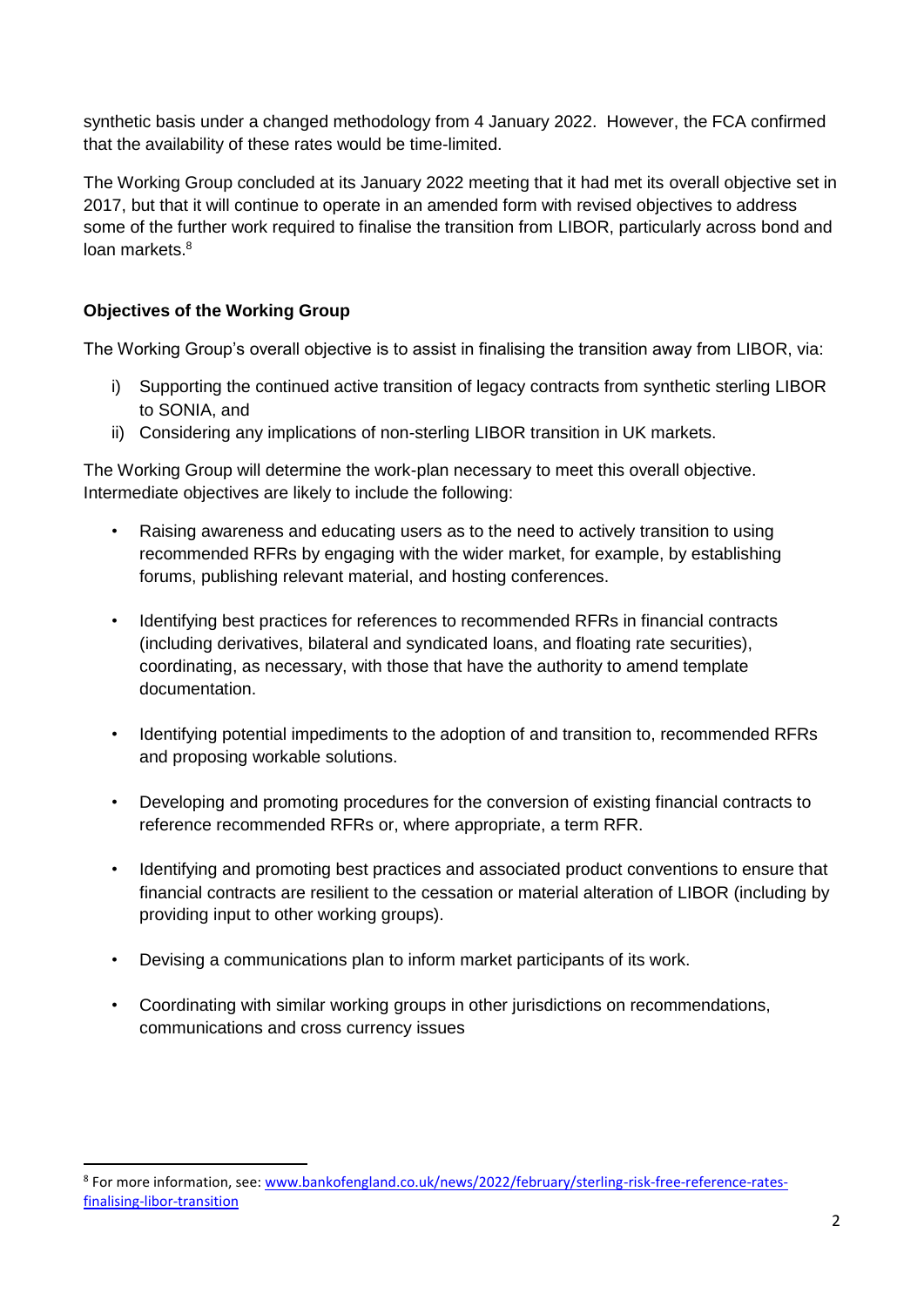#### **Membership of the Working Group on Sterling Risk-Free Reference Rates**

Firms' participation in the Working Group is at the invitation of the Bank and the FCA (with individual attendees nominated by member firms) on the basis of published selection criteria, and will be subject to occasional review.

Membership of the Working Group is drawn from a diverse set of market participants, including: banks/broker dealers; asset management firms, pension funds and insurance companies; corporates and other issuers; infrastructure firms; and trade associations representing relevant sectors and markets.

Member firms are expected, to the extent possible, to consider and communicate the broader view of their sector alongside their firm's own view. Members are also expected, where appropriate, to: draw on their own resources to support the Working Group's work; ensure their own readiness for transition to recommended RFRs; and take actions in support of the Working Group's objectives.

The Chair and two vice-Chairs of the Working Group are appointed by the Bank and the FCA. The role of Chair may be subject to rotation between the vice-Chairs as necessary, including at the discretion of the Bank and the FCA.

Representatives from the Bank and the FCA will participate as ex-officio members and provide administrative support.

#### **Operation of the Working Group**

The Working Group is the primary coordinating body for the objective of finalising market led transition in sterling markets. Its recommendations are intended to reflect, represent and influence market opinion as it works towards finalising the transition away from LIBOR.

Accordingly it may seek technical input through the establishment of sub-groups with broader membership; and may seek to promote awareness of its work and transition issues through sectorspecific forums.

#### *Establishment of sub-groups*

The Working Group will establish sub-groups as necessary to focus on specific technical issues relevant to the transition to recommended RFRs. Sub-groups may focus on market-specific issues, sector-specific issues or cross-cutting issues.

Sub-group chairs will be appointed by the Chair and vice-Chairs in consultation with the Bank and the FCA.

Sub-groups should aim to have representation from a diverse cross-section of market participants. Membership will be open, via expressions of interest by any relevant market participant, subject to the approval of the sub-group Chair(s) and Working Group Chair. Membership will be subject to logistical constraints.

After consulting with relevant stakeholders, where appropriate, sub-groups will report conclusions and recommendations for the Working Group's review and approval. The Working Group will be responsible for ensuring the overall consistency of technical work carried out in sub-groups.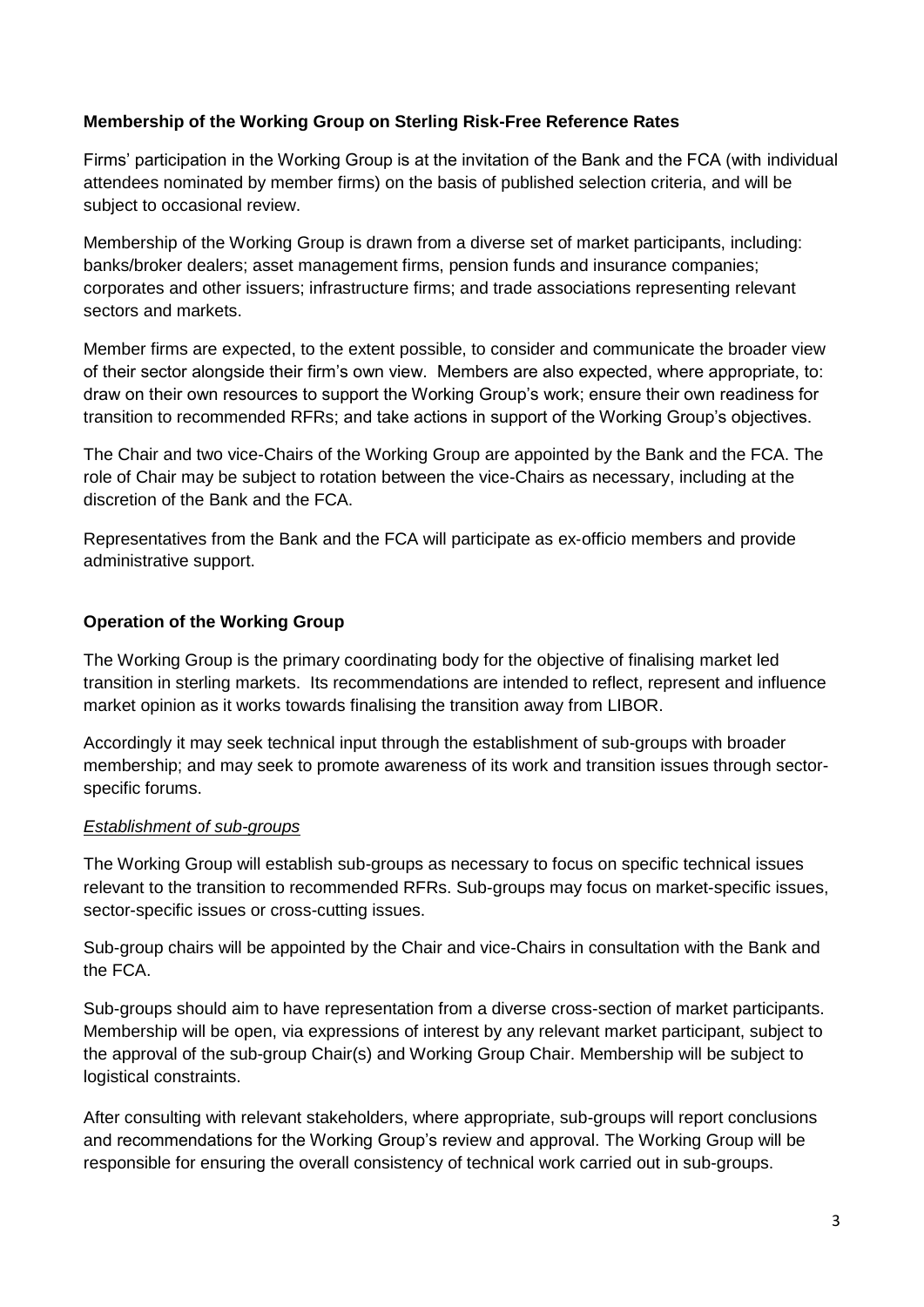## *Ensuring broad engagement*

The Working Group is expected to reflect and help shape market opinion, and ensure engagement across as broad a set of stakeholders as possible. It may do so, for example, by establishing sectorspecific forums with the aims of facilitating discussion and engagement within particular industry sectors, and disseminating its recommendations.

## *Use of professional services firms*

The Working Group may also commission formal assistance from professional services firms, where necessary, on a pro bono basis.

## **Governance and transparency**

#### *Governance arrangements*

To further its objectives the Working Group may produce reports and make recommendations to market participants, or in consultation with the Bank and the FCA, to the authorities.

Wherever possible any conclusions or recommendations of the Working Group should be agreed by consensus. Where a consensus cannot be achieved, the conclusions or recommendations of the Working Group will be subject to a vote. When such votes occur, each Working Group member, with the exception of the Bank and the FCA, will have one vote. The approval of conclusions and recommendations requires a two-thirds super majority. Dissenting views will be noted in the minutes of the Working Group meetings.

The Working Group requires, in addition to either the Chair or a vice-Chair, a minimum attendance of 15 members, including (in the judgement of the relevant chair or vice-chair and in consultation with the Bank and the FCA) sufficient sectoral diversity. If the Working Group is not quorate, meetings may proceed but recommendations or conclusions cannot be approved.

The Bank and the FCA may provide guidance to the Working Group, including by suggesting specific objectives, amending these Terms of Reference, or reviewing the membership as necessary, in order to achieve the overall objective set out above.

## *Transparency*

 $\ddot{\phantom{a}}$ 

It is essential that the Working Group operates in a transparent manner. This is necessary to provide the opportunity for the broadest possible engagement in the Working Group's work; to support the legitimacy of any conclusions or recommendations it makes; and to ensure that market participants who are not directly involved are appropriately informed of the Working Group's work.

As noted above, the Working Group has been constituted, and will operate, in a way that ensures broad engagement. As part of this, the Working Group and any sub-groups will consult with a broad cross-section of market participants where appropriate, for example through the publication of consultative papers, or the hosting of roundtable events.

The minutes of the Working Group meetings, once approved, will be published on a timely basis on the Bank's website.<sup>9</sup> Subject to their approval by the Working Group, updates on the deliberations of

<sup>&</sup>lt;sup>9</sup> Accessible here: [www.bankofengland.co.uk/markets/transition-to-sterling-risk-free-rates-from-libor/working-group](https://www.bankofengland.co.uk/markets/transition-to-sterling-risk-free-rates-from-libor/working-group-on-sterling-risk-free-reference-rates)[on-sterling-risk-free-reference-rates](https://www.bankofengland.co.uk/markets/transition-to-sterling-risk-free-rates-from-libor/working-group-on-sterling-risk-free-reference-rates)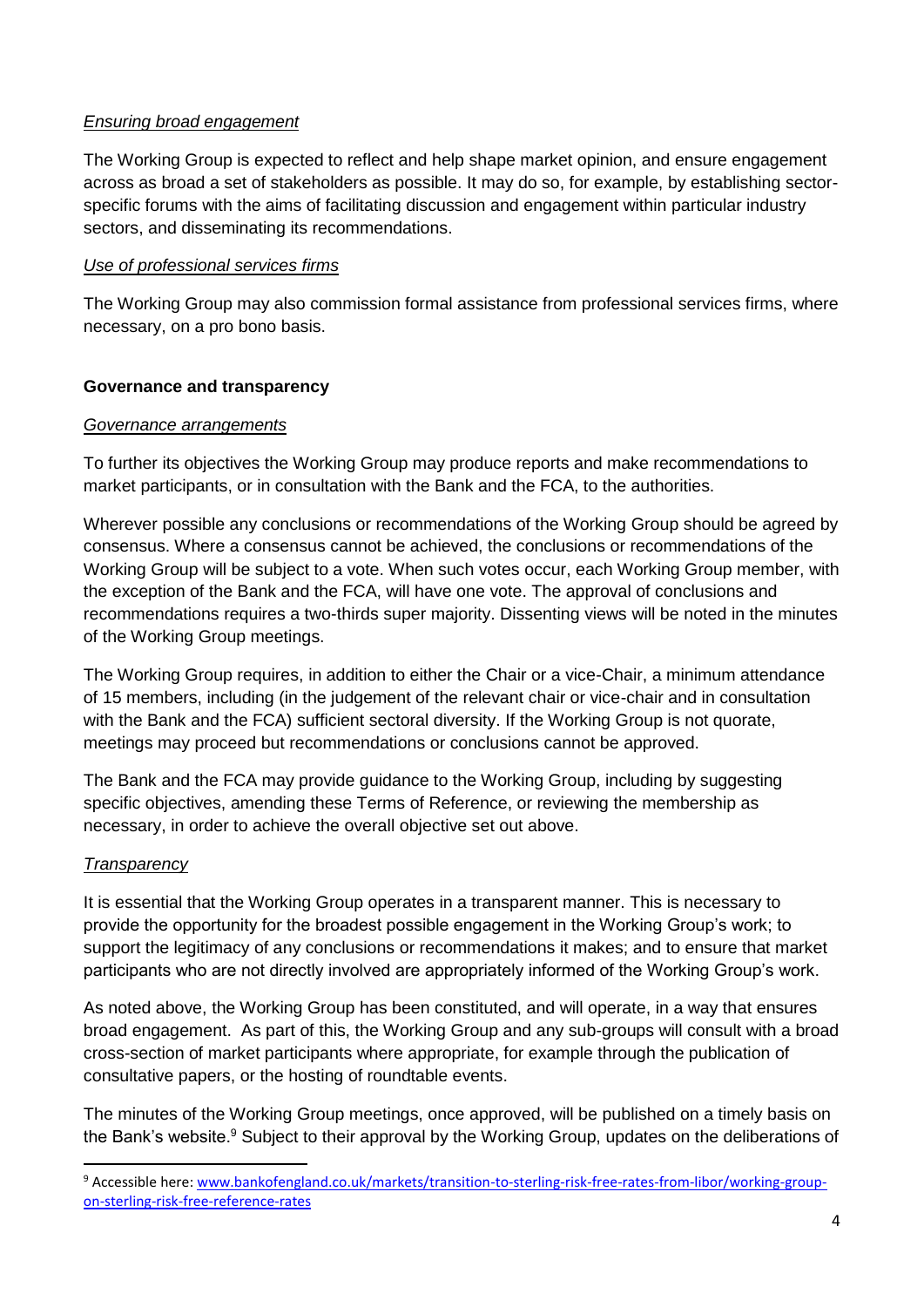any forums or sub-groups created will be published regularly, and interim updates may be published if more timely transparency on a particular topic is warranted.

The Bank and the FCA will disclose these Terms of Reference, and the institutional membership of the Working Group, on the Bank's website.

# **Confidentiality**

Any non-public information disclosed or opinions expressed during Working Group meetings, or in forum, or sub-group meetings will be treated as confidential unless and until the Working Group has authorised their public release. Once approved, minutes of Working Group meetings will be made publicly available on the Bank's website.

Working Group members may be exposed to sensitive information and, potentially, to material nonpublic information in the course of their work. It is understood that Working Group members' staff may see some documents relating to the Working Group, but unnecessary involvement of third parties in handling this material is strongly discouraged. Members are reminded of their legal obligations in relation to material non-public information, including under the Market Abuse Regulation (Regulation (EU) No 596/2014).

In all cases where third parties see Working Group documentation, individual members are responsible for ensuring that those third parties are aware of and respect the confidentiality and sensitivity which attaches to the Working Group and the documents in question.

## **Competition law**

It is the responsibility of Working Group members, members of the sub-groups and participants to forums to ensure they understand their responsibilities under, and fully comply with, all applicable competition laws, including UK and EU competition laws.

To the extent that any individual is unclear of these responsibilities, they should consult the legal and/or compliance teams at their respective institution for further guidance.

Particular care will need to be exercised in order to make sure that Working Group members, members of the sub-groups and participants in forums familiarise themselves with the concept of competitively sensitive information and do not unilaterally disclose or exchange it under any circumstance. The Bank and the FCA understand that technical, operational and administrative advice/input/feedback relating to the implementation of SONIA will be discussed in meetings of the Working Group, sub-groups and forums. However, if the disclosure or exchange of potentially competitively sensitive information is absolutely necessary for the smooth functioning of any of the Working Group, sub-groups and forums, then procedures will need to be put in place to make sure that the information is suitably anonymised and aggregated and can be shared in compliance with UK and EU competition laws.

In addition, if, for instance, during a Working Group or other meeting, a participant has concerns about the discussion from a competition law compliance perspective – for example, due to sharing competitively sensitive information – the participants should make their concerns known to the meeting as a whole, and the discussion giving rise to such concerns should cease. If such